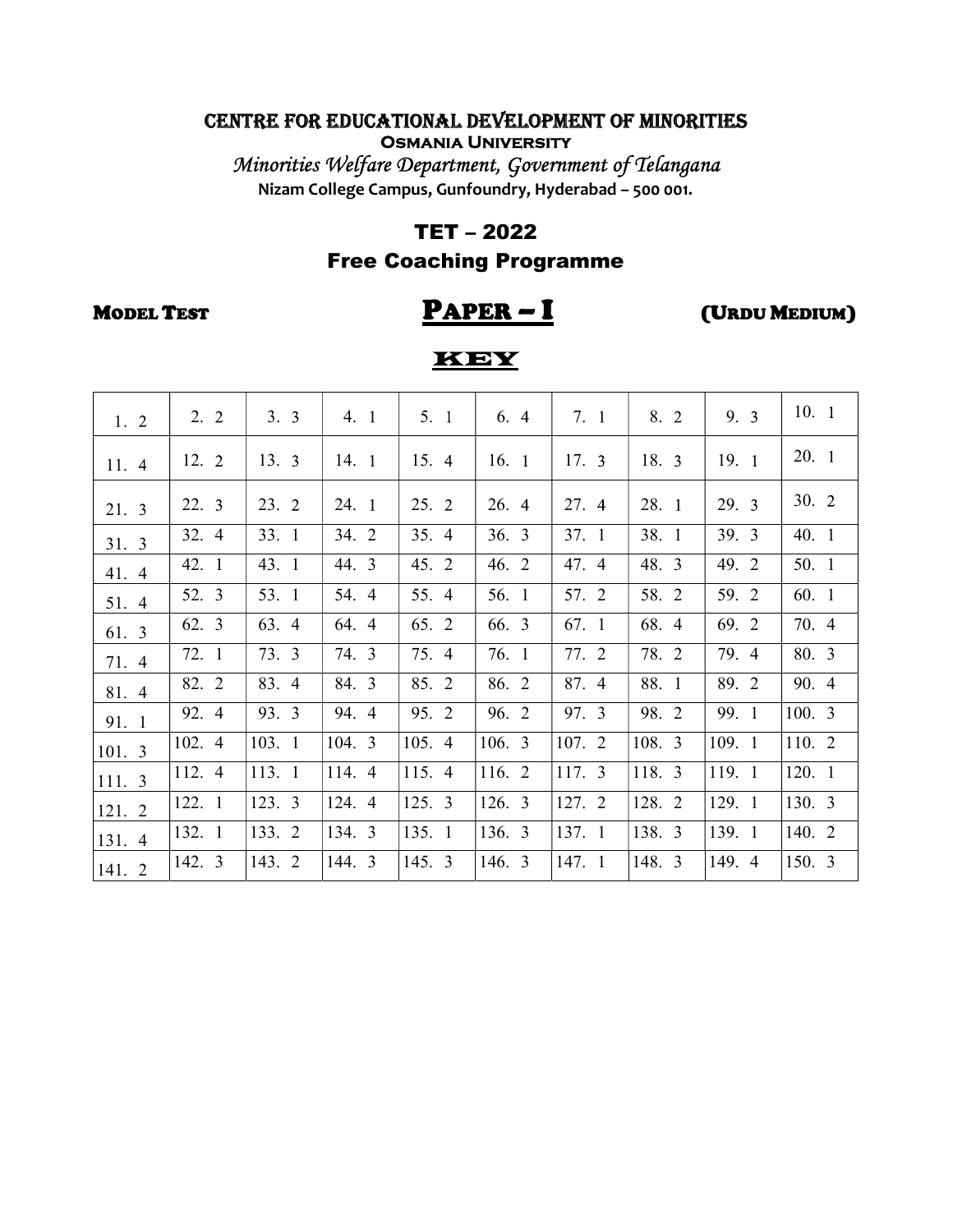Minorities Welfare Department, Government of Telangana Nizam College Campus, Gunfoundry, Hyderabad – 500 001.

#### TET – 2022

### Free Coaching Programme

# MODEL TEST PAPER – I (ENGLISH MEDIUM)

| 1.4    | 2.3    | 3.4    | 4.     | 5.2    | 6.2    | 7.3    | 8. 4   | 9. 4   | 10.3   |
|--------|--------|--------|--------|--------|--------|--------|--------|--------|--------|
| 11.1   | 12. 3  | 13. 3  | 14. 1  | 15. 4  | 16. 4  | 17. 2  | 18. 1  | 19. 2  | 20. 3  |
| 21. 4  | 22. 1  | 23. 3  | 24. 2  | 25. 3  | 26. 4  | 27.1   | 28. 2  | 29. 3  | 30.4   |
| 31.2   | 32. 4  | 33. 3  | 34. 2  | 35.1   | 36.1   | 37. 3  | 38. 4  | 39. 2  | 40. 3  |
| 41. 4  | 42. 1  | 43. 2  | 44. 3  | 45. 4  | 46. 3  | 47. 3  | 48. 1  | 49. 2  | 50. 4  |
| 51.    | 52. 2  | 53. 3  | 54. 2  | 55. 1  | 56. 1  | 57. 4  | 58. 2  | 59. 3  | 60. 1  |
| 61. 3  | 62. 3  | 63. 4  | 64. 4  | 65. 2  | 66. 3  | 67. 1  | 68. 4  | 69. 2  | 70. 4  |
| 71. 4  | 72. 1  | 73. 3  | 74. 3  | 75. 4  | 76. 1  | 77. 2  | 78. 2  | 79. 4  | 80. 3  |
| 81. 4  | 82. 2  | 83. 4  | 84. 3  | 85. 2  | 86. 2  | 87. 4  | 88. 1  | 89. 2  | 90. 4  |
| 91. 2  | 92. 1  | 93. 3  | 94. 3  | 95. 3  | 96. 3  | 97. 3  | 98. 1  | 99. 3  | 100. 4 |
| 101. 1 | 102. 2 | 103. 3 | 104. 1 | 105. 2 | 106. 1 | 107. 3 | 108. 2 | 109. 1 | 110. 4 |
| 111. 1 | 112. 2 | 113. 3 | 114. 4 | 115. 2 | 116. 2 | 117. 1 | 118. 3 | 119. 1 | 120. 1 |
| 121. 2 | 122. 4 | 123. 3 | 124. 2 | 125. 2 | 126. 3 | 127. 4 | 128. 4 | 129. 3 | 130. 4 |
| 131. 2 | 132. 2 | 133. 1 | 134. 4 | 135. 1 | 136. 1 | 137. 3 | 138. 1 | 139. 1 | 140. 3 |
| 141. 1 | 142. 1 | 143. 3 | 144. 2 | 145. 1 | 146. 2 | 147. 4 | 148. 3 | 149. 4 | 150. 2 |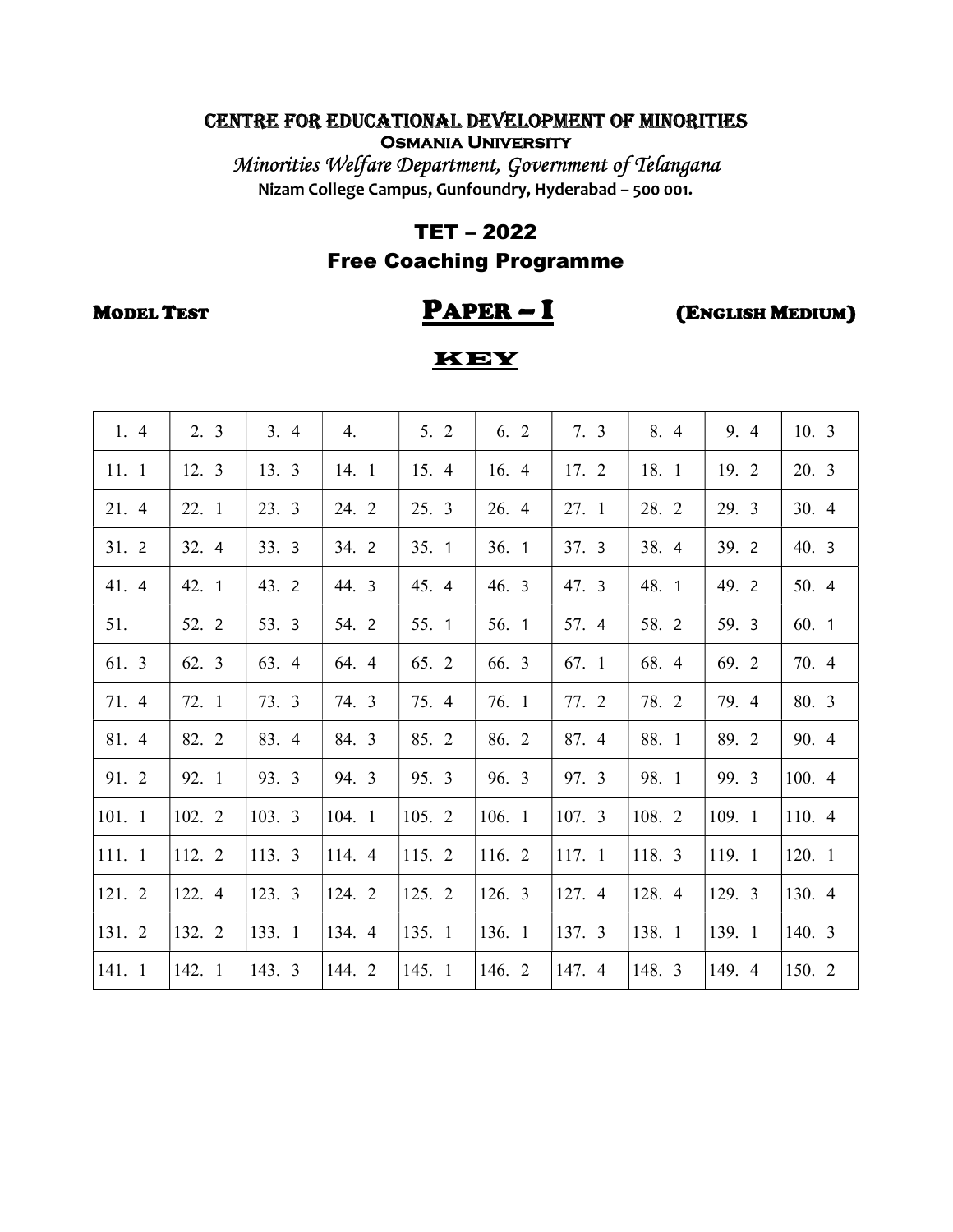Minorities Welfare Department, Government of Telangana Nizam College Campus, Gunfoundry, Hyderabad – 500 001.

#### TET – 2022

### Free Coaching Programme

## MODEL TEST PAPER – II (UM) MATHS & SCIENCE

| 1.<br>$\overline{2}$ | 2.2    | 3.3    | 4.1    | 5.1    | 6.4    | 7.1    | 8. 2   | 9. 3   | 10.1   |
|----------------------|--------|--------|--------|--------|--------|--------|--------|--------|--------|
| 11.4                 | 12. 2  | 13.3   | 14. 1  | 15. 4  | 16.1   | 17.3   | 18. 3  | 19. 1  | 20. 1  |
| 21. 3                | 22. 3  | 23. 2  | 24. 1  | 25.2   | 26. 4  | 27. 4  | 28. 1  | 29. 3  | 30.2   |
| 31. 3                | 32. 4  | 33. 1  | 34. 2  | 35.4   | 36.3   | 37. 1  | 38. 1  | 39. 3  | 40. 1  |
| 41. 4                | 42. 1  | 43. 1  | 44. 3  | 45. 2  | 46. 2  | 47. 4  | 48. 3  | 49. 2  | 50. 1  |
| 51. 4                | 52. 3  | 53. 1  | 54. 4  | 55. 4  | 56. 1  | 57. 2  | 58. 2  | 59. 2  | 60. 1  |
| 61. 3                | 62. 3  | 63. 4  | 64. 4  | 65. 2  | 66. 3  | 67. 1  | 68. 4  | 69. 2  | 70. 4  |
| 71. 4                | 72. 1  | 73. 3  | 74. 3  | 75. 4  | 76. 1  | 77. 2  | 78. 2  | 79. 4  | 80. 3  |
| 81. 4                | 82. 2  | 83. 4  | 84. 3  | 85. 2  | 86. 2  | 87. 4  | 88. 1  | 89. 2  | 90. 4  |
| 91. 2                | 92. 3  | 93. 1  | 94. 3  | 95. 4  | 96. 2  | 97. 1  | 98. 2  | 99. 3  | 100.1  |
| 101. 4               | 102.3  | 103. 2 | 104. 1 | 105. 3 | 106. 1 | 107.2  | 108. 4 | 109. 3 | 110. 2 |
| 111. 1               | 112. 3 | 113. 2 | 114. 4 | 115. 3 | 116. 3 | 117. 2 | 118. 3 | 119. 4 | 120. 2 |
| 121. 3               | 122. 2 | 123. 4 | 124. 2 | 125.1  | 126. 2 | 127.3  | 128. 1 | 129. 3 | 130. 2 |
| 131. 1               | 132. 4 | 133. 3 | 134. 2 | 135. 3 | 136. 3 | 137. 1 | 138. 1 | 139. 2 | 140. 4 |
| 141. 2               | 142. 1 | 143. 1 | 144. 3 | 145. 4 | 146. 3 | 147. 2 | 148. 3 | 149. 1 | 150. 2 |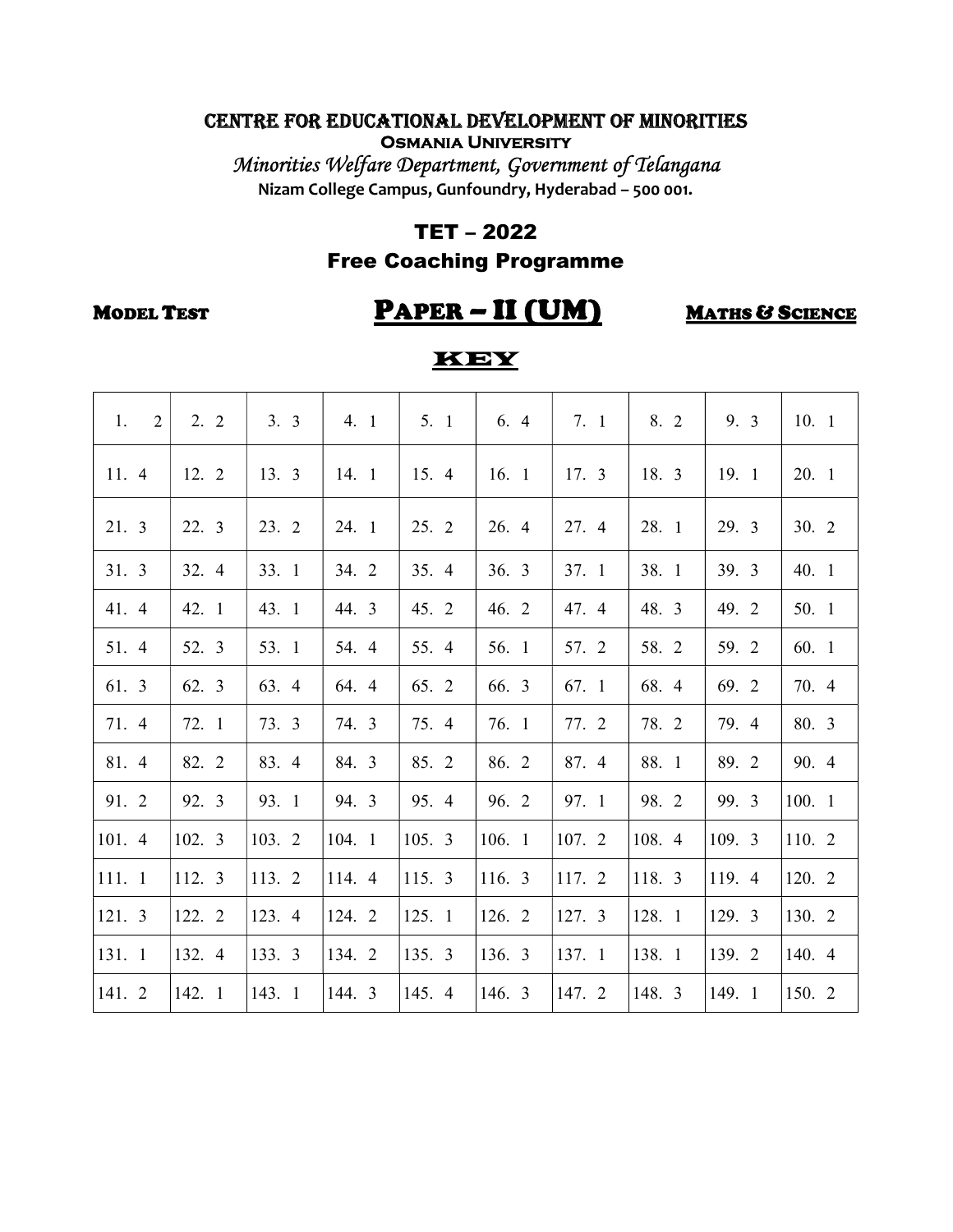Minorities Welfare Department, Government of Telangana Nizam College Campus, Gunfoundry, Hyderabad – 500 001.

#### TET – 2022

### Free Coaching Programme

## MODEL TEST **PAPER – II (UM)** SOCIAL STUDIES

| 2<br>1. | 2.2    | 3.3    | 4. 1   | 5.1    | 6. 4   | 7.1    | 8. 2   | 9. 3   | 10.1   |
|---------|--------|--------|--------|--------|--------|--------|--------|--------|--------|
| 11.4    | 12. 2  | 13. 3  | 14. 1  | 15. 4  | 16.1   | 17.3   | 18. 3  | 19. 1  | 20. 1  |
| 21. 3   | 22. 3  | 23. 2  | 24. 1  | 25. 2  | 26. 4  | 27. 4  | 28. 1  | 29. 3  | 30.2   |
| 31.3    | 32. 4  | 33. 1  | 34. 2  | 35. 4  | 36.3   | 37. 1  | 38. 1  | 39. 3  | 40.1   |
| 41. 4   | 42. 1  | 43. 1  | 44. 3  | 45. 2  | 46. 2  | 47. 4  | 48. 3  | 49. 2  | 50. 1  |
| 51. 4   | 52. 3  | 53. 1  | 54. 4  | 55. 4  | 56. 1  | 57. 2  | 58. 2  | 59. 2  | 60. 1  |
| 61. 3   | 62. 3  | 63. 4  | 64. 4  | 65. 2  | 66. 3  | 67. 1  | 68. 4  | 69. 2  | 70. 4  |
| 71. 4   | 72. 1  | 73. 3  | 74. 3  | 75. 4  | 76. 1  | 77. 2  | 78. 2  | 79. 4  | 80. 3  |
| 81. 4   | 82. 2  | 83. 4  | 84. 3  | 85. 2  | 86. 2  | 87. 4  | 88. 1  | 89. 2  | 90. 4  |
| 91. 2   | 92. 4  | 93. 3  | 94. 2  | 95. 3  | 96. 1  | 97. 3  | 98. 2  | 99. 4  | 100.1  |
| 101. 2  | 102. 2 | 103. 2 | 104. 3 | 105. 2 | 106. 4 | 107. 2 | 108. 2 | 109. 1 | 110.3  |
| 111. 3  | 112. 1 | 113. 2 | 114. 1 | 115. 2 | 116. 2 | 117. 2 | 118. 3 | 119. 3 | 120. 3 |
| 121. 1  | 122. 3 | 123. 4 | 124. 1 | 125. 4 | 126. 3 | 127. 4 | 128. 1 | 129. 2 | 130. 4 |
| 131. 2  | 132. 3 | 133. 1 | 134. 4 | 135. 2 | 136. 3 | 137. 4 | 138. 2 | 139. 2 | 140. 2 |
| 141. 3  | 142. 1 | 143. 4 | 144. 2 | 145. 3 | 146. 4 | 147. 4 | 148. 1 | 149. 2 | 150. 3 |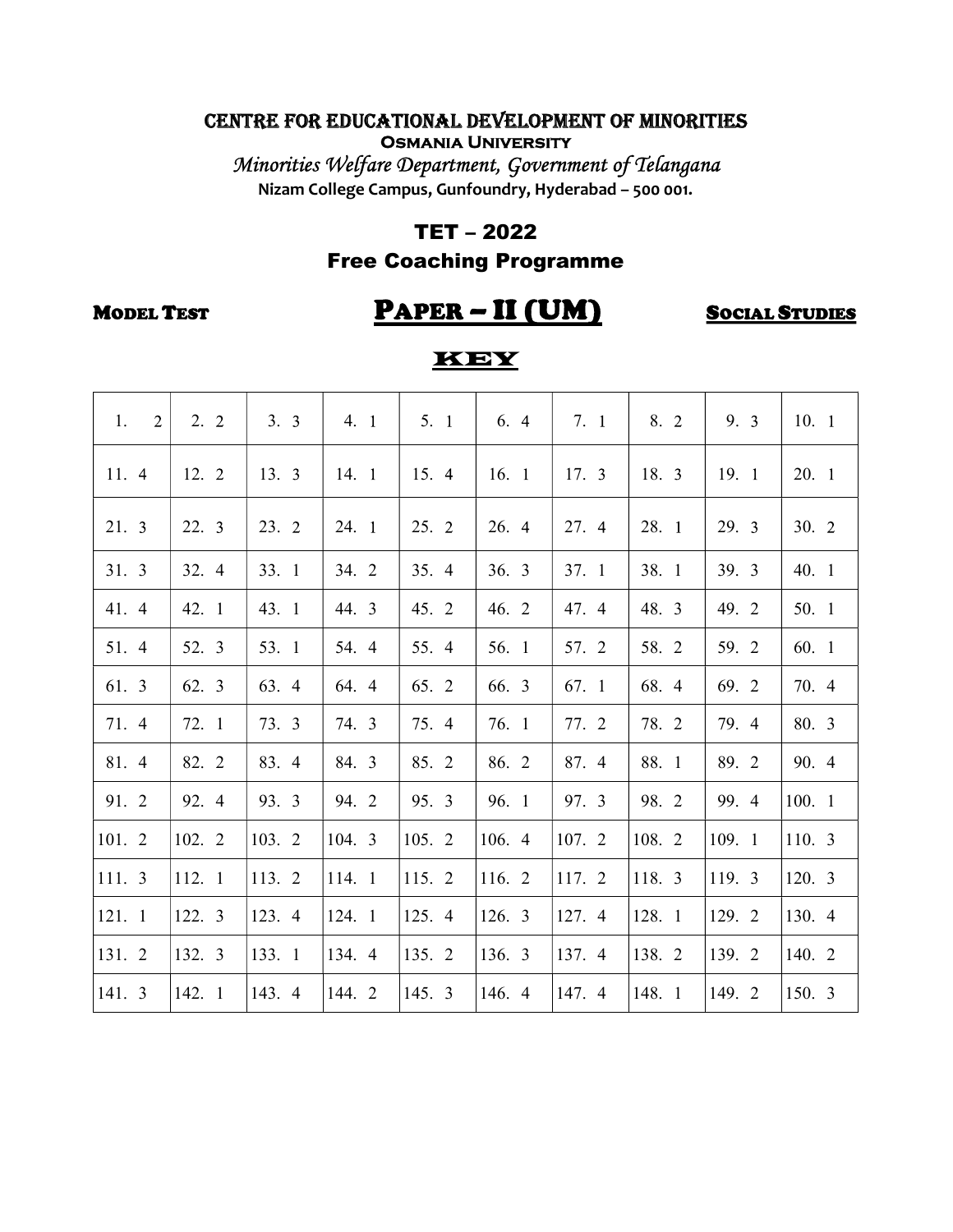Minorities Welfare Department, Government of Telangana Nizam College Campus, Gunfoundry, Hyderabad – 500 001.

#### TET – 2022

### Free Coaching Programme

# MODEL TEST PAPER – II (EM) (MATHS & SCIENCE)

| 1.<br>$\overline{4}$ | 2.3    | 3.4    | 4.     | 5.2    | 6. 2   | 7.3    | 8. 4   | 9. 4   | 10.3   |
|----------------------|--------|--------|--------|--------|--------|--------|--------|--------|--------|
| 11.1                 | 12. 3  | 13. 3  | 14. 1  | 15. 4  | 16. 4  | 17. 2  | 18. 1  | 19. 2  | 20. 3  |
| 21. 4                | 22. 1  | 23. 3  | 24. 2  | 25.3   | 26. 4  | 27.1   | 28. 2  | 29. 3  | 30.4   |
| 31. 2                | 32. 4  | 33. 3  | 34. 2  | 35.1   | 36.1   | 37.3   | 38. 4  | 39. 2  | 40.3   |
| 41. 4                | 42. 1  | 43. 2  | 44. 3  | 45. 4  | 46. 3  | 47. 3  | 48. 1  | 49. 2  | 50. 4  |
| 51.                  | 52. 2  | 53. 3  | 54. 2  | 55. 1  | 56. 1  | 57. 4  | 58. 2  | 59. 3  | 60. 1  |
| 61. 3                | 62. 3  | 63. 4  | 64. 4  | 65. 2  | 66. 3  | 67. 1  | 68. 4  | 69. 2  | 70. 4  |
| 71. 4                | 72. 1  | 73. 3  | 74. 3  | 75. 4  | 76. 1  | 77. 2  | 78. 2  | 79. 4  | 80. 3  |
| 81. 4                | 82. 2  | 83. 4  | 84. 3  | 85. 2  | 86. 2  | 87. 4  | 88. 1  | 89. 2  | 90. 4  |
| 91. 1                | 92. 3  | 93. 2  | 94. 4  | 95. 2  | 96. 4  | 97. 2  | 98. 3  | 99. 3  | 100. 2 |
| 101. 4               | 102. 1 | 103. 2 | 104. 3 | 105. 2 | 106. 1 | 107.3  | 108. 2 | 109. 3 | 110. 2 |
| 111. 3               | 112. 3 | 113. 4 | 114. 4 | 115. 1 | 116. 3 | 117. 2 | 118. 3 | 119. 3 | 120. 2 |
| 121. 2               | 122. 2 | 123. 3 | 124. 1 | 125. 3 | 126. 3 | 127. 3 | 128. 4 | 129. 1 | 130. 2 |
| 131. 1               | 132. 2 | 133. 1 | 134. 4 | 135. 2 | 136. 3 | 137. 4 | 138. 3 | 139. 1 | 140. 1 |
| 141. 3               | 142. 3 | 143. 2 | 144. 3 | 145.1  | 146. 4 | 147.1  | 148. 2 | 149. 2 | 150. 3 |